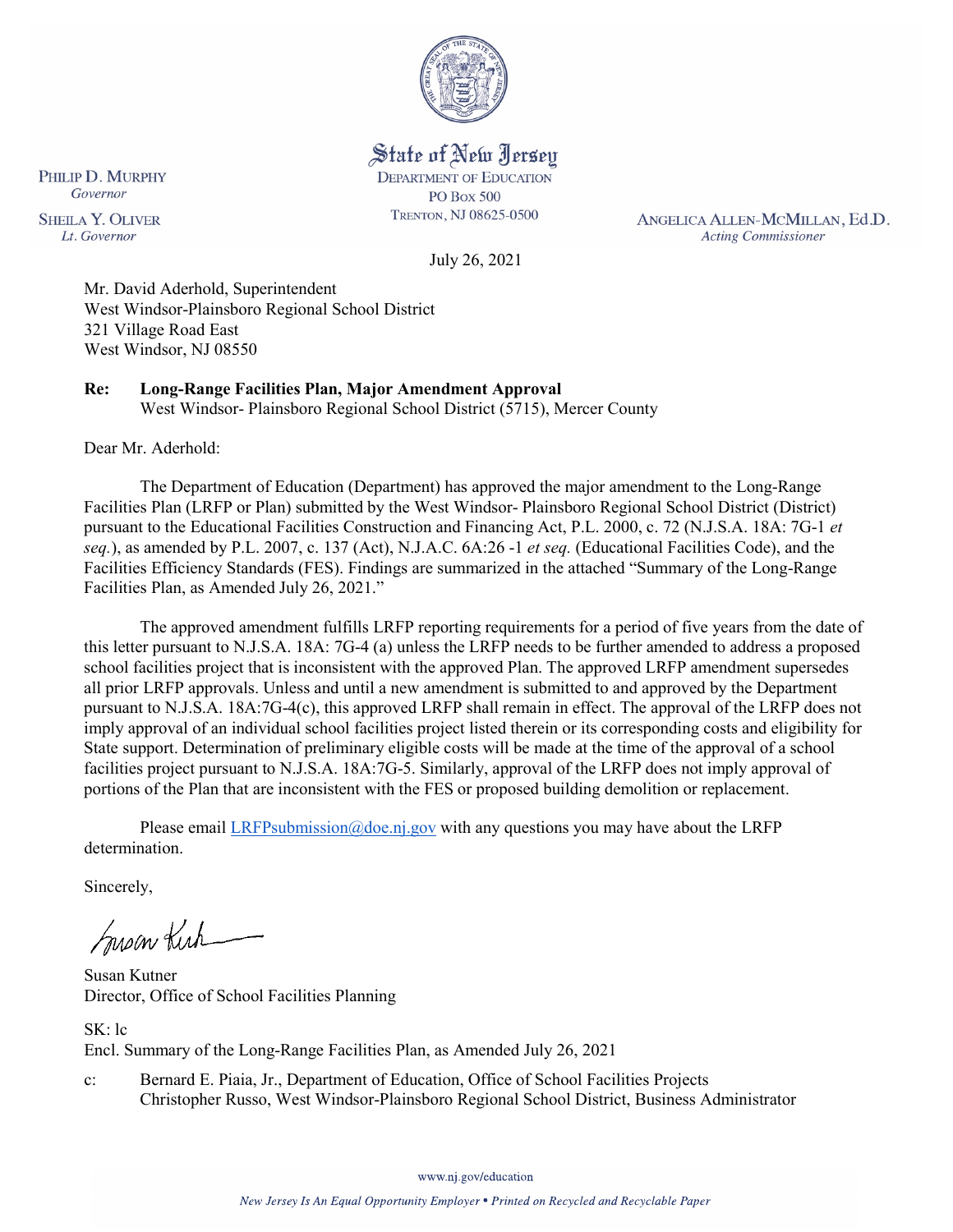# **West Windsor-Plainsboro Regional School District (5715) Summary of the Long-Range Facilities Plan, as Amended July 26, 2021**

The Department of Education (Department) has completed its review of the major amendment to the Long-Range Facilities Plan (LRFP or Plan) submitted by the West Windsor-Plainsboro Regional School District (District) pursuant to the Educational Facilities Construction and Financing Act, P.L. 2000, c. 72 (N.J.S.A. 18A: 7G-1 *et seq.*), as amended by P.L. 2007, c. 137 (Act), N.J.A.C. 6A:26-1 et seq. (Educational Facilities Code), and the Facilities Efficiency Standards (FES).

The following provides a summary of the District's approved amended LRFP. The summary is based on the standards set forth in the Act, the Educational Facilities Code, the FES, District-reported information in the Department's LRFP reporting system, and supporting documentation. The referenced reports in *italic* text are standard reports available on the Department's LRFP website.

# **1. Inventory Overview**

The District is classified as a Regular Operating District (ROD) for funding purposes. It provides services for students in grades PK-12.

The District identified existing and proposed schools, sites, buildings, rooms, and site amenities in its LRFP. Table 1 lists the number of existing and proposed district schools, sites, and buildings. Detailed information can be found in the *School Asset Inventory Report* and the *Site Asset Inventory Report.*

**As directed by the Department, school facilities projects that have received initial approval by the Department and have been approved by the voters, if applicable, are represented as "existing" in the LRFP.** Approved projects that include new construction and/or the reconfiguration/reassignment of existing program space are as follows: n/a.

| Category                                     | <b>Existing</b> | <b>Proposed</b> |
|----------------------------------------------|-----------------|-----------------|
| Number of Schools (assigned DOE school code) |                 | 10              |
| Number of School Buildings <sup>1</sup>      |                 | 10              |
| Number of Non-School Buildings <sup>2</sup>  |                 | 10              |
| Number of Vacant Buildings                   |                 |                 |
| Number of Sites                              |                 |                 |

### **Table 1: Number of Schools, School Buildings, and Sites**

Based on the existing facilities inventory submitted by the District:

- Schools using leased buildings (short or long-term):  $n/a$
- Schools using temporary classroom units (TCUs), excluding TCUs supporting construction: n/a
- Vacant/unassigned school buildings:  $n/a$

 $\overline{a}$ 

<span id="page-1-1"></span><span id="page-1-0"></span>*<sup>1</sup>* Includes district-owned buildings and long-term leases serving students in district-operated programs

<sup>&</sup>lt;sup>2</sup> Includes occupied district-owned buildings not associated with a school, such as administrative buildings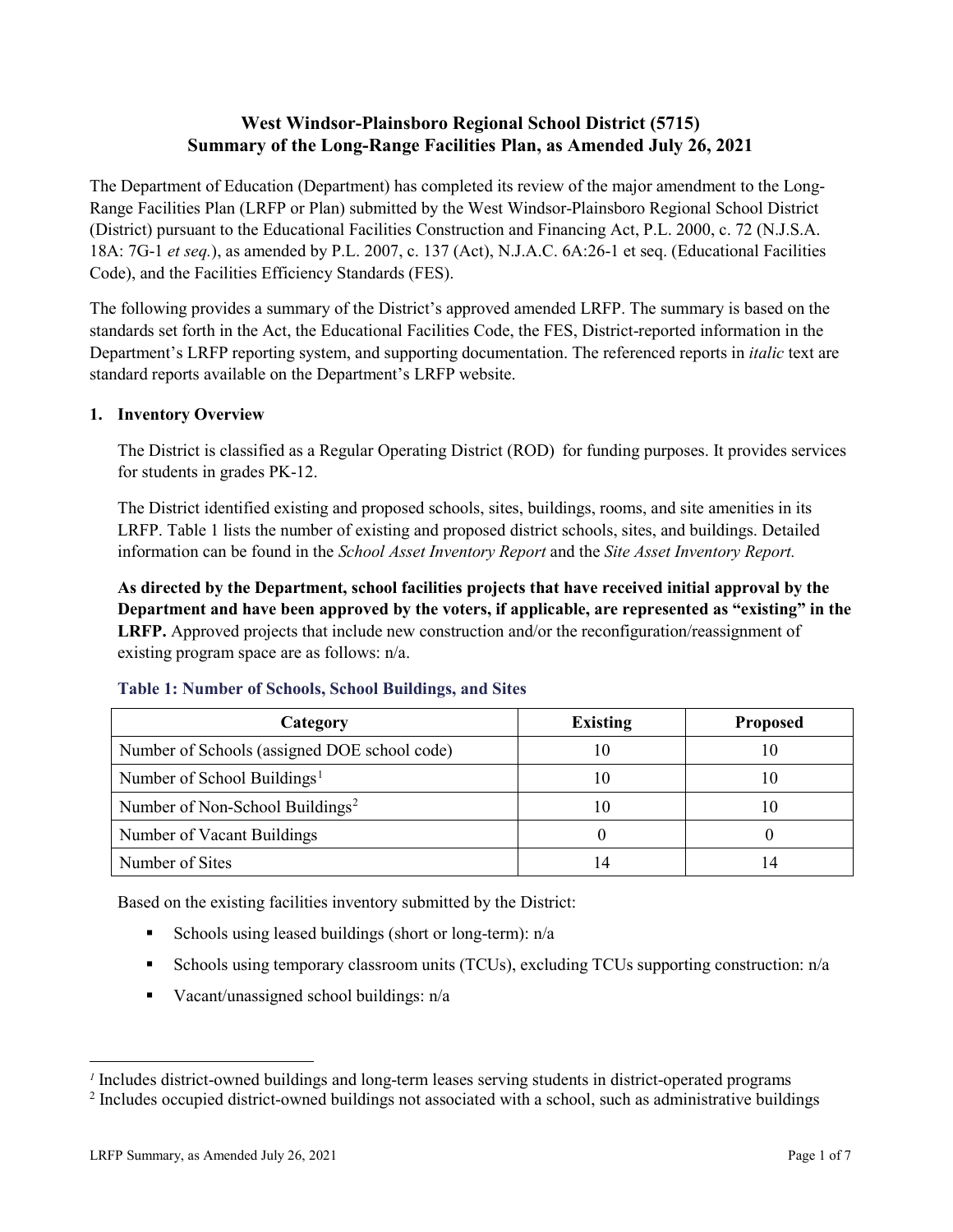Findings:

The Department has determined that the proposed inventory is adequate for approval of the District's LRFP amendment. However, the LRFP determination does not imply approval of an individual school facilities project listed within the LRFP; the District must submit individual project applications for project approval.

# **2. District Enrollments**

The District determined the number of students, or "proposed enrollments," to be accommodated for LRFP planning purposes on a district-wide basis and in each school.

The Department minimally requires the submission of a standard cohort-survival projection using historic enrollment data from the Application for School State Aid (ASSA) or NJ Smart. The cohort-survival method projection method forecasts future students based upon the survival of the existing student population as it moves from grade to grade. A survival ratio of less than 1.00 indicates a loss of students, while a survival ratio of more than 1.00 indicates the class size is increasing. For example, if a survival ratio tracking first to second grade is computed to be 1.05, the grade size is increasing by 5% from one year to the next. The cohort-survival projection methodology works well for communities with stable demographic conditions. Atypical events impacting housing or enrollments, such as an economic downturn that halts new housing construction or the opening of a charter or private school, typically makes a cohort-survival projection less reliable.

## **Proposed enrollments are based on a standard cohort-survival enrollment projection.**

Adequate supporting documentation was submitted to the Department to justify the proposed enrollments. Table 2 provides a comparison of existing and projected enrollments. All totals include special education students.

|                              | <b>Existing Enrollments</b> | <b>District Proposed Enrollments</b> |
|------------------------------|-----------------------------|--------------------------------------|
| <b>Grades</b>                | 2020-2021                   | 2023-2024                            |
| PK (excl. private providers) | 64                          | 55                                   |
| Grades K to 5                | 3,734                       | 3,398                                |
| Grades 6 to 8                | 2,338                       | 2,185                                |
| Grades 9 to 12               | 3,173                       | 3,048                                |
| <b>Totals PK to 12</b>       | 9,309                       | 8,686                                |

# **Table 2: Enrollments**

Findings:

The Department has determined the District's proposed enrollments to be acceptable for approval of the District's LRFP amendment. The Department will require a current enrollment projection at the time an application for a school facilities project is submitted incorporating the District's most recent enrollments in order to verify that the LRFP's planned capacity is appropriate for the updated enrollments.

# **3. District Practices Capacity**

Based on information provided in the room inventories, District Practices Capacity was calculated for each school building to determine whether adequate capacity is proposed for the projected enrollments based on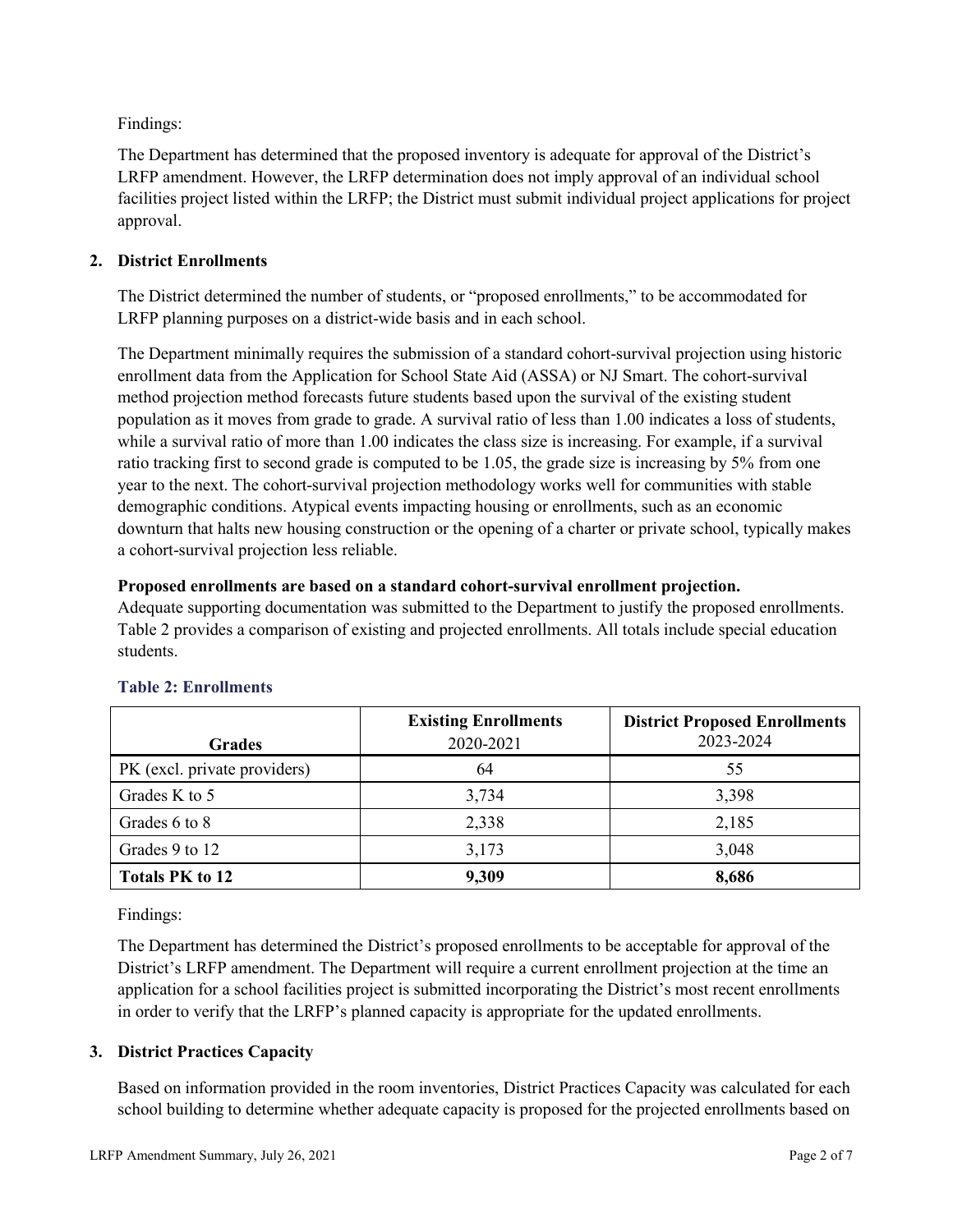district scheduling and class size practices. The capacity totals assume instructional buildings can be fully utilized regardless of school sending areas, transportation, and other operational issues. The calculations only consider district-owned buildings and long-term leases; short term leases and temporary buildings are excluded. **A capacity utilization factor of 90% for classrooms serving grades K-8 and 85% for classrooms serving grades 9-12 is applied in accordance with the FES.** No capacity utilization factor is applied to preschool classrooms.

In certain cases, districts may achieve adequate District Practices Capacity to accommodate enrollments but provide inadequate square feet per student in accordance with the FES, resulting in educational adequacy issues and "Unhoused Students." Unhoused students are considered in the "Functional Capacity" calculations used to determine potential State support for school facilities projects and are analyzed in Section 4.

Table 3 provides a summary of proposed enrollments and existing and proposed District-wide capacities. Detailed information can be found in the LRFP website reports titled *FES and District Practices Capacity Report, Existing Rooms Inventory Report, and Proposed Rooms Inventory Report.*

| <b>Grades</b>              | <b>Proposed</b><br><b>Enrollments</b> | <b>Existing</b><br><b>District</b><br><b>Practices</b><br>Capacity | <b>Existing</b><br>Deviation* | <b>Proposed</b><br><b>District</b><br><b>Practices</b><br>Capacity | <b>Proposed</b><br>Deviation* |
|----------------------------|---------------------------------------|--------------------------------------------------------------------|-------------------------------|--------------------------------------------------------------------|-------------------------------|
| Elementary (PK to 5)       | 3,453                                 | 3,752.83                                                           | 299.83                        | 3,752.83                                                           | 299.83                        |
| Middle $(6 \text{ to } 8)$ | 2,185                                 | 2,585.58                                                           | 400.58                        | 2,585.58                                                           | 400.58                        |
| High $(9 \text{ to } 12)$  | 3,048                                 | 3,128.00                                                           | 80.00                         | 3,128.00                                                           | 80.00                         |
| <b>District Totals</b>     | 8,686                                 | 9,466.41                                                           | 780.41                        | 9,466.41                                                           | 9,466.41                      |

# **Table 3: District Practices Capacity Analysis**

*\* Positive numbers signify surplus capacity; negative numbers signify inadequate capacity. Negative values for District Practices capacity are acceptable for approval if proposed enrollments do not exceed 100% capacity utilization.*

Considerations:

- Based on the proposed enrollments and existing room inventories, the District is projected to have inadequate capacity for the following grade groups, assuming all school buildings can be fully utilized: n/a
- Adequate justification has been provided by the District if the proposed capacity for a school significantly deviates from the proposed enrollments. Generally, surplus capacity is acceptable for LRFP approval if additional capacity is not proposed through new construction.

# Findings:

The Department has determined that proposed District capacity, in accordance with the proposed enrollments, is adequate for approval of the District's LRFP amendment. The Department will require a current enrollment projection at the time an application for a school facilities project is submitted, incorporating the District's most recent Fall Enrollment Report, in order to verify that the LRFP's planned capacity meets the District's updated enrollments.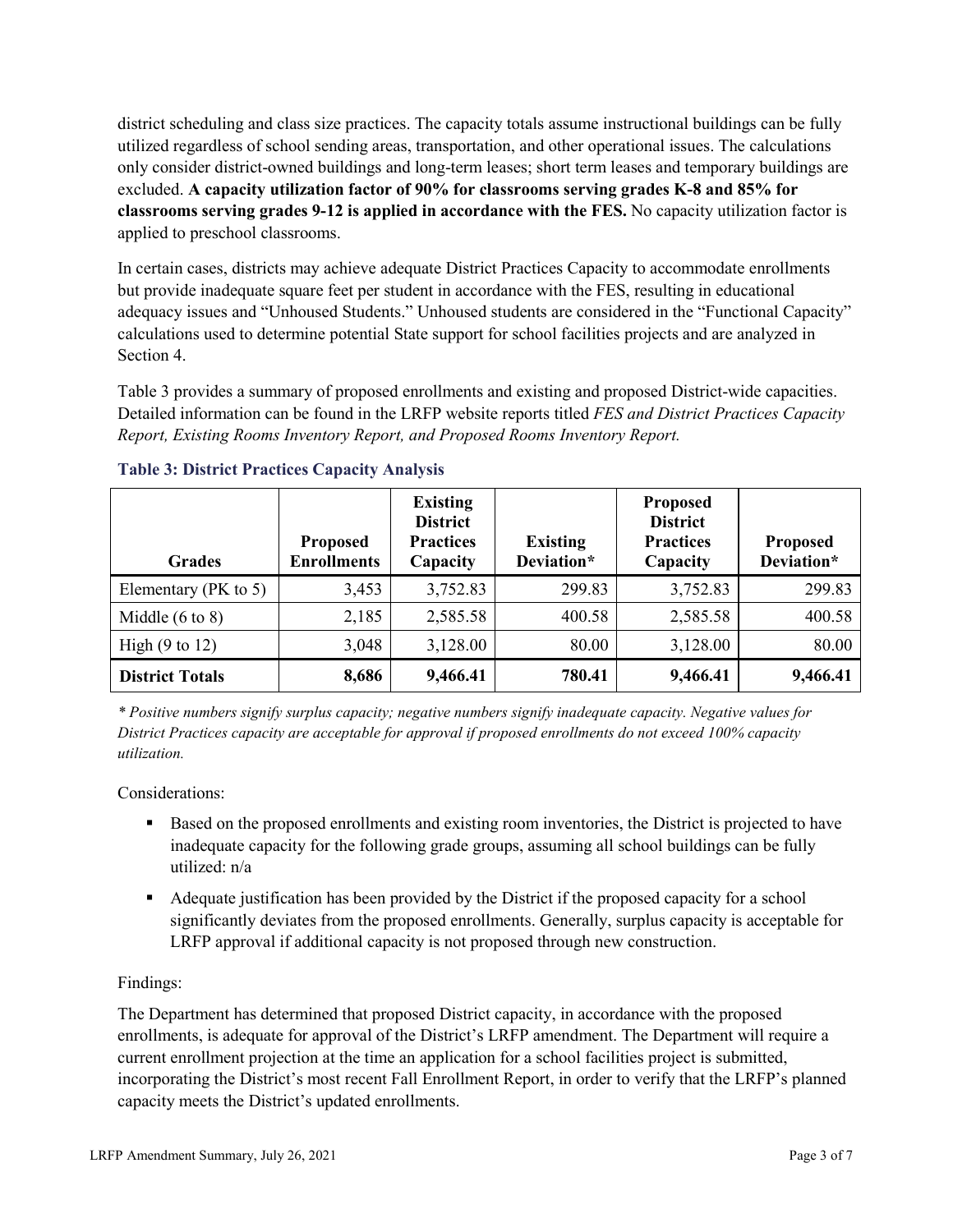# **4. New Construction Funding Eligibility**

*Functional Capacity* was calculated and compared to the proposed enrollments to provide a **preliminary estimate** of Unhoused Students and new construction funding eligibility. **A final determination will be made at the time of project application approval.**

*Functional Capacity* is the adjusted gross square footage of a school building *(total gross square feet minus excluded space)* divided by the minimum area allowance per full-time equivalent student for the grade level contained therein. *Unhoused Students* is the number of students projected to be enrolled in the District that exceeds the Functional Capacity of the District's schools pursuant to N.J.A.C. 6A:26-2.2(c). *Excluded Square Feet* includes (1) square footage exceeding the FES for any pre-kindergarten, kindergarten, general education, or self-contained special education classroom; (2) grossing factor square footage *(corridors, stairs, mechanical rooms, etc.)* that exceeds the FES allowance, and (3) square feet proposed to be demolished or discontinued from use. Excluded square feet may be revised during the review process for individual school facilities projects.

Table 4 provides a preliminary assessment of the Functional Capacity, Unhoused Students, and Estimated Maximum Approved Area for Unhoused Students for each FES grade group. The calculations exclude temporary facilities and short-term leased buildings. School buildings proposed for whole or partial demolition or reassignment to a non-school use are excluded from the calculations pending project application review. If a building is proposed to be reassigned to a different school, the square footage is applied to the proposed grades after reassignment. Buildings that are not assigned to a school are excluded from the calculations. In addition, only preschool students eligible for state funding (former ECPA students) are included. Detailed information concerning the calculations can be found in the *Functional Capacity and Unhoused Students Report* and the *Excluded Square Footage Report.*

| Category                                     | $PK/K$ to 5 | 6 to 8   | 9 to 12  | <b>Total</b> |
|----------------------------------------------|-------------|----------|----------|--------------|
| Eligible PK /K-12 Proposed Enrollments       | 3,453       | 2,185    | 3,048    |              |
| FES Area Allowance (SF/student)              | 125.00      | 134.00   | 151.00   |              |
| <b>Prior to Completion of Proposed Work:</b> |             |          |          |              |
| <b>Existing Gross Square Feet</b>            | 545,703     | 400,194  | 615,815  | 1,561,712    |
| <b>Adjusted Gross Square Feet</b>            | 530,466     | 387,990  | 599,994  | 1,518,450    |
| <b>Adjusted Functional Capacity</b>          | 4,243.73    | 2,895.45 | 3,973.47 |              |
| <b>Unhoused Students</b>                     | 0.00        | 0.00     | 0.00     |              |
| Est. Max. Area for Unhoused Students         | 0.00        | 0.00     | 0.00     |              |
| <b>After Completion of Proposed Work:</b>    |             |          |          |              |
| Gross Square Feet                            | 545,703     | 400,194  | 615,815  | 1,561,712    |
| New Gross Square Feet                        | $\theta$    | $\Omega$ | $\theta$ | $\Omega$     |
| <b>Adjusted Gross Square Feet</b>            | 530,466     | 387,990  | 599,994  | 1,518,450    |
| <b>Functional Capacity</b>                   | 4,243.73    | 2,895.45 | 3,973.47 |              |
| Unhoused Students after Construction         | 0.00        | 0.00     | 0.00     |              |
| Est. Max. Area Remaining                     | 0.00        | 0.00     | 0.00     |              |

### **Table 4: Estimated Maximum Approved Area for Unhoused Students**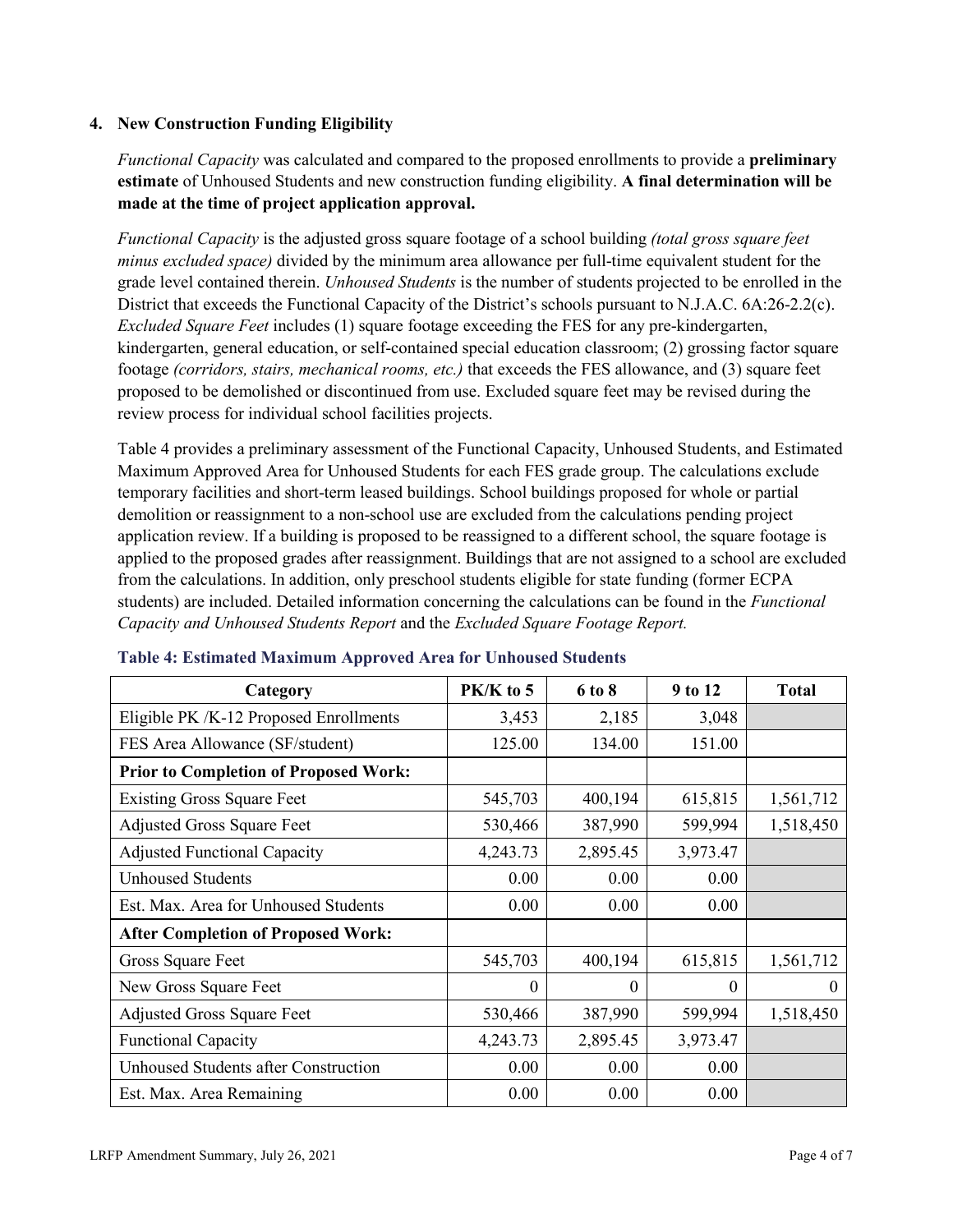Facilities used for non-instructional or non-educational purposes are ineligible for State support under the Act. However, projects for such facilities shall be reviewed by the Department to determine whether they are consistent with the District's LRFP and whether the facility, if it is to house students (full or part time) conforms to educational adequacy requirements. These projects shall conform to all applicable statutes and regulations.

Estimated costs represented in the LRFP by the District are for capital planning purposes only. The estimates are not intended to represent preliminary eligible costs or final eligible costs of approved school facilities projects.

Considerations:

- The District does not have approved projects pending completion, as noted in Section 1, that impact the Functional Capacity calculations.
- **The Functional Capacity calculations** *exclude* square feet proposed for demolition or discontinuation for the following FES grade groups and school buildings pending a feasibility study and project review: n/a.
- Based on the preliminary assessment, the District has Unhoused Students prior to the completion of proposed work for the following FES grade groups: n/a.
- New construction is proposed for the following FES grade groups: n/a.
- Proposed new construction exceeds the estimated maximum area allowance for Unhoused Students prior to the completion of the proposed work for the following grade groups: n/a.
- The District, based on the preliminary LRFP assessment, will not have Unhoused Students after completion of the proposed LRFP work. If the District is projected to have Unhoused Students, adequate justification has been provided to confirm educational adequacy in accordance with Section 6 of this determination.

# Findings:

Functional Capacity and Unhoused Students calculated in the LRFP are preliminary estimates. Preliminary Eligible Costs (PEC) and Final Eligible Costs (FEC) will be included in the review process for specific school facilities projects. A feasibility study undertaken by the District is required if building demolition or replacement is proposed per N.J.A.C. 6A:26-2.3(b)(10).

# **5. Proposed Work**

The District assessed program space, capacity, and physical plant deficiencies to determine corrective actions. Capital maintenance, or *"system actions,"* address physical plant deficiencies due to operational, building code, and /or life cycle issues. Inventory changes, or *"inventory actions,*" add, alter, or eliminate sites, site amenities, buildings, and/or rooms.

The Act (N.J.S.A. 18A:7G-7b) provides that all school facilities shall be deemed suitable for rehabilitation unless a pre-construction evaluation undertaken by the District demonstrates to the satisfaction of the Commissioner that the structure might pose a risk to the safety of the occupants even after rehabilitation or that rehabilitation is not cost-effective. Pursuant to N.J.A.C. 6A:26-2.3(b)(10), the Commissioner may identify school facilities for which new construction is proposed in lieu of rehabilitation for which it appears from the information presented that new construction is justified, provided, however, that for such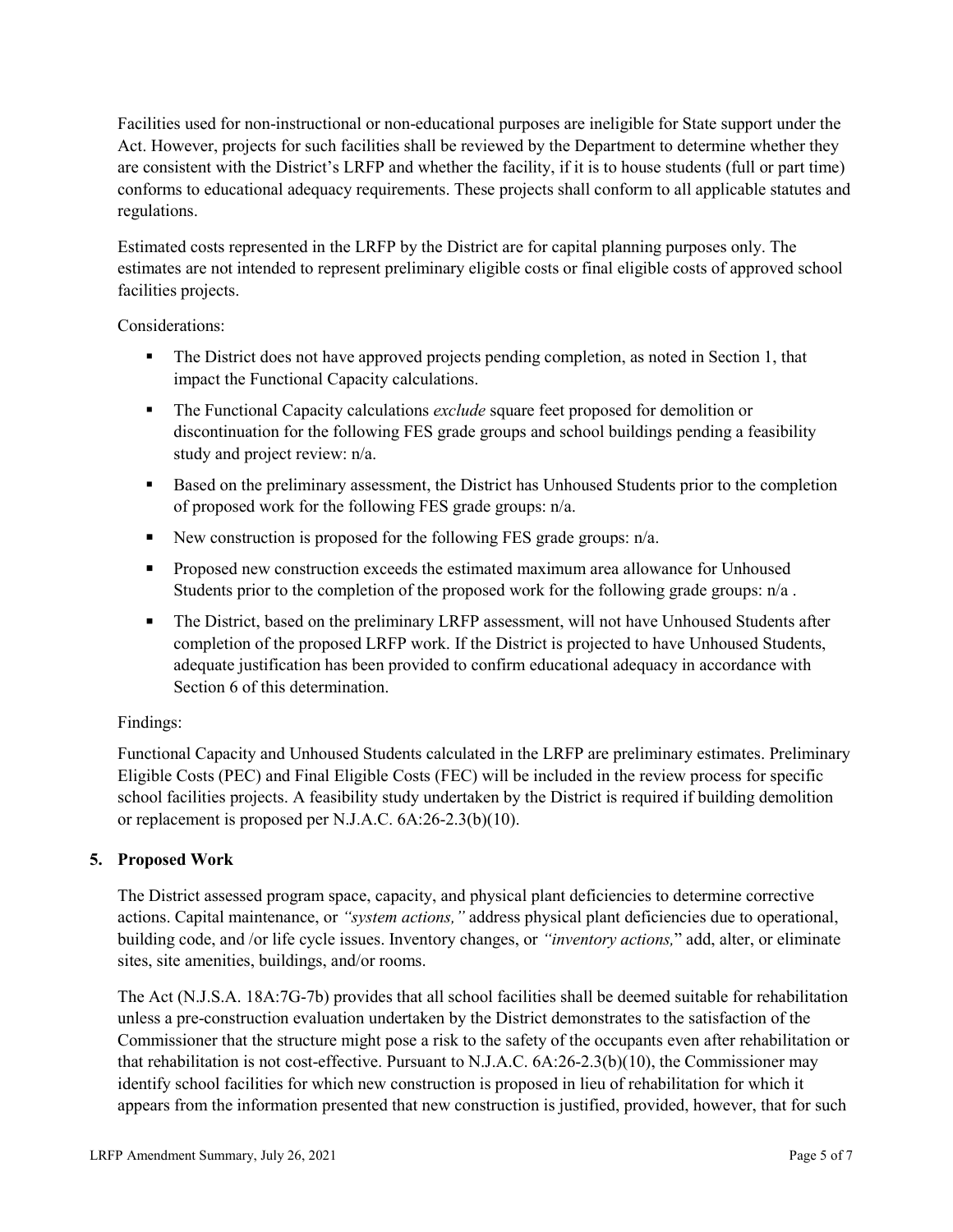school facilities so identified, the District must submit a feasibility study as part of the application for the specific school facilities project. The cost of each proposed building replacement is compared to the cost of additions or rehabilitation required to eliminate health and safety deficiencies and to achieve the District's programmatic model.

Table 5 lists the scope of work proposed for each school based on the building(s) serving their student population. Proposed inventory changes are described in the LRFP website reports titled *"School Asset Inventory Report and "Proposed Room Inventory Report."* Information concerning proposed systems work, or capital maintenance can be found in the "LRFP Systems Action Summary Report."

With the completion of the proposed work, the following schools are proposed to be eliminated:  $n/a$ ; the following schools are proposed to be added: n/a.

| <b>Proposed Scope of Work</b>                                                                  | <b>Applicable Schools</b>                                                                                                                                                                                                      |
|------------------------------------------------------------------------------------------------|--------------------------------------------------------------------------------------------------------------------------------------------------------------------------------------------------------------------------------|
| <b>Renovation only</b> (no new construction)                                                   |                                                                                                                                                                                                                                |
| System actions only (no inventory actions)                                                     | Community MS (140), Dutch Neck ES<br>(030), J.V.B Wicoff (050), Maurice Hawk<br>ES (040), Millstone River (150), Thomas R.<br>Grover MS (035), Town Center ES (130),<br>Village ES (160), WW-P HS N (025), WW-<br>P HS S (020) |
| Existing inventory actions only (no systems actions)                                           | n/a                                                                                                                                                                                                                            |
| Systems and inventory changes                                                                  | n/a                                                                                                                                                                                                                            |
| <b>New construction</b>                                                                        |                                                                                                                                                                                                                                |
| Building addition only (no systems actions)                                                    | n/a                                                                                                                                                                                                                            |
| Renovation and building addition (system, existing<br>inventory, and new construction actions) | n/a                                                                                                                                                                                                                            |
| New building on existing site                                                                  | n/a                                                                                                                                                                                                                            |
| New building on new or expanded site                                                           | n/a                                                                                                                                                                                                                            |
| Site and building disposal (in addition to above scopes)                                       |                                                                                                                                                                                                                                |
| Partial building demolition                                                                    | n/a                                                                                                                                                                                                                            |
| Whole building demolition                                                                      | n/a                                                                                                                                                                                                                            |
| Site and building disposal or discontinuation of use                                           | n/a                                                                                                                                                                                                                            |

### **Table 5: School Building Scope of Work**

Findings:

The Department has determined that the proposed work is adequate for approval of the District's LRFP amendment. However, Department approval of proposed work in the LRFP does not imply the District may proceed with a school facilities project. The District must submit individual project applications with cost estimates for Department project approval. Both school facilities project approval and other capital project review require consistency with the District's approved LRFP.